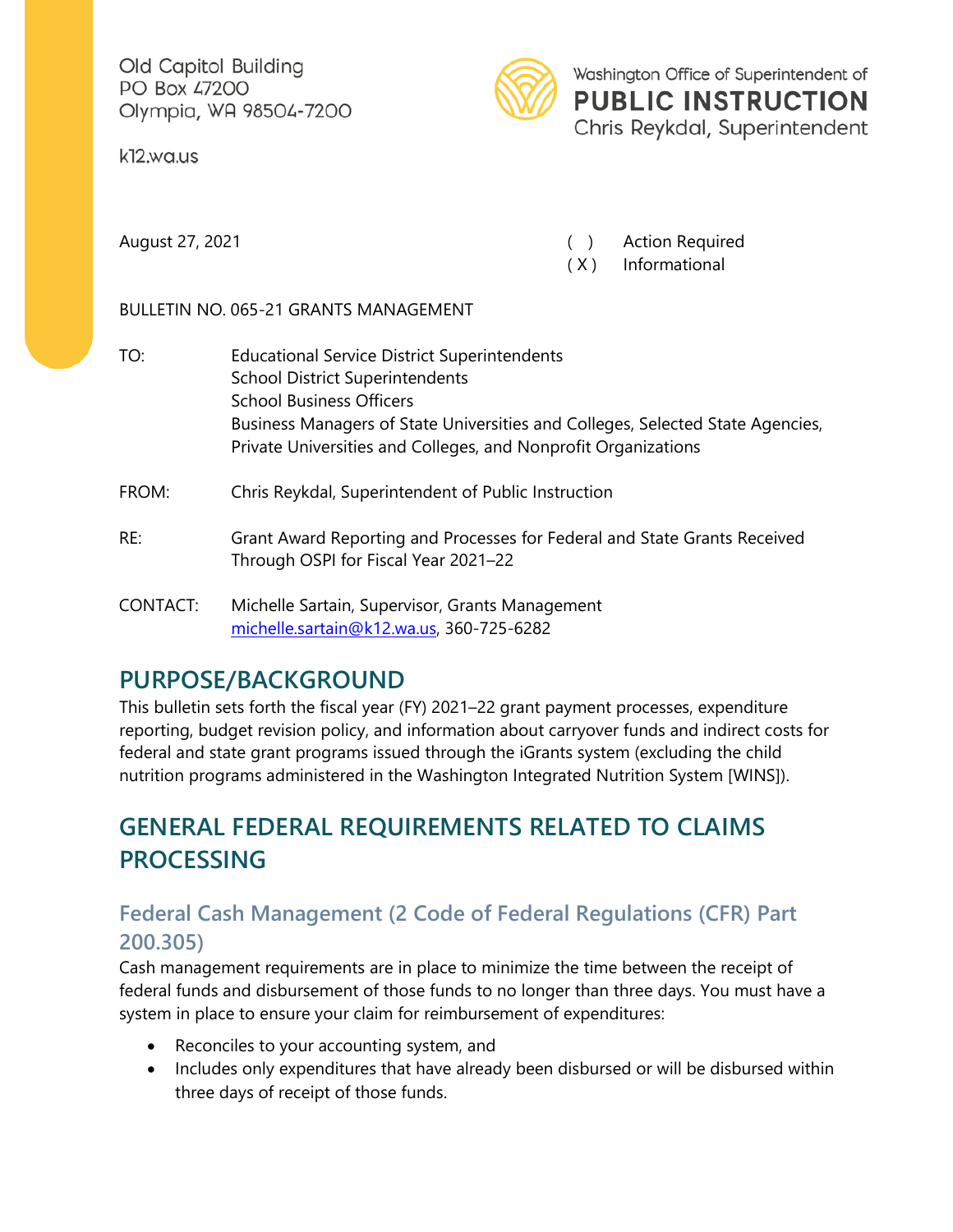If you have funds on hand longer than three days or transfer funds out of federal programs subsequent to reimbursement, you will need to calculate interest earned on those federal funds from the time the funds were received until the time they were actually disbursed. Districts are allowed to retain earned interest up to \$500 per year for administrative expenses. Districts are required to remit interest earned over \$500 annually to the Department of Health and Human Services Payment Management System (PMS) through an electronic medium using either Automated Clearing House (ACH) network or a Fedwire Funds Service payment.

### **Period of Performance (34 CFR Part 76.707 and 2 CFR Part 200.309)**

**Federal** grant funds can be used only for costs "obligated" during the grant period. Therefore, goods received and services performed may be charged to the grant if:

- 1. There is a legal commitment in place prior to the end of the grant period (obligated), and
- 2. The goods and services are subsequently received or performed and paid for during the close out period (liquidated).

For example, a contract was signed in August, services performed in September, and payment made in October. Since there was a contract in place prior to September 1, the resulting expenditures can be charged to the grant ending on August 31. For additional information regarding the grant close out period, see the "expenditure reporting" section of this bulletin.

The following table shows when an obligation has occurred for various kinds of property and services.

| If the obligation is for -                                      | The obligation is made -                                                                          |
|-----------------------------------------------------------------|---------------------------------------------------------------------------------------------------|
| (a) Acquisition of real or personal<br>property                 | On the date the subgrantee makes a<br>binding written commitment to acquire the<br>property.      |
| (b) Personal services by an employee                            | When the services are performed.                                                                  |
| (c) Personal services by a contractor<br>who is not an employee | On the date which the subgrantee makes a<br>binding written commitment to obtain the<br>services. |
| (d) Performance of work other than<br>personal services         | On the date which a subgrantee makes a<br>binding written commitment to obtain the<br>work.       |
| Travel<br>(e)                                                   | When the travel is taken.                                                                         |
| Rental of real or personal property<br>(f)                      | When the subgrantee uses the property.                                                            |
| (g) Approved pre-agreement cost                                 | On the first day of the grant performance<br>period.                                              |

In contrast, for **state** grants, all obligations must be fulfilled by the end of the grant period (e.g., all goods must be received and services completed by the grant ending date).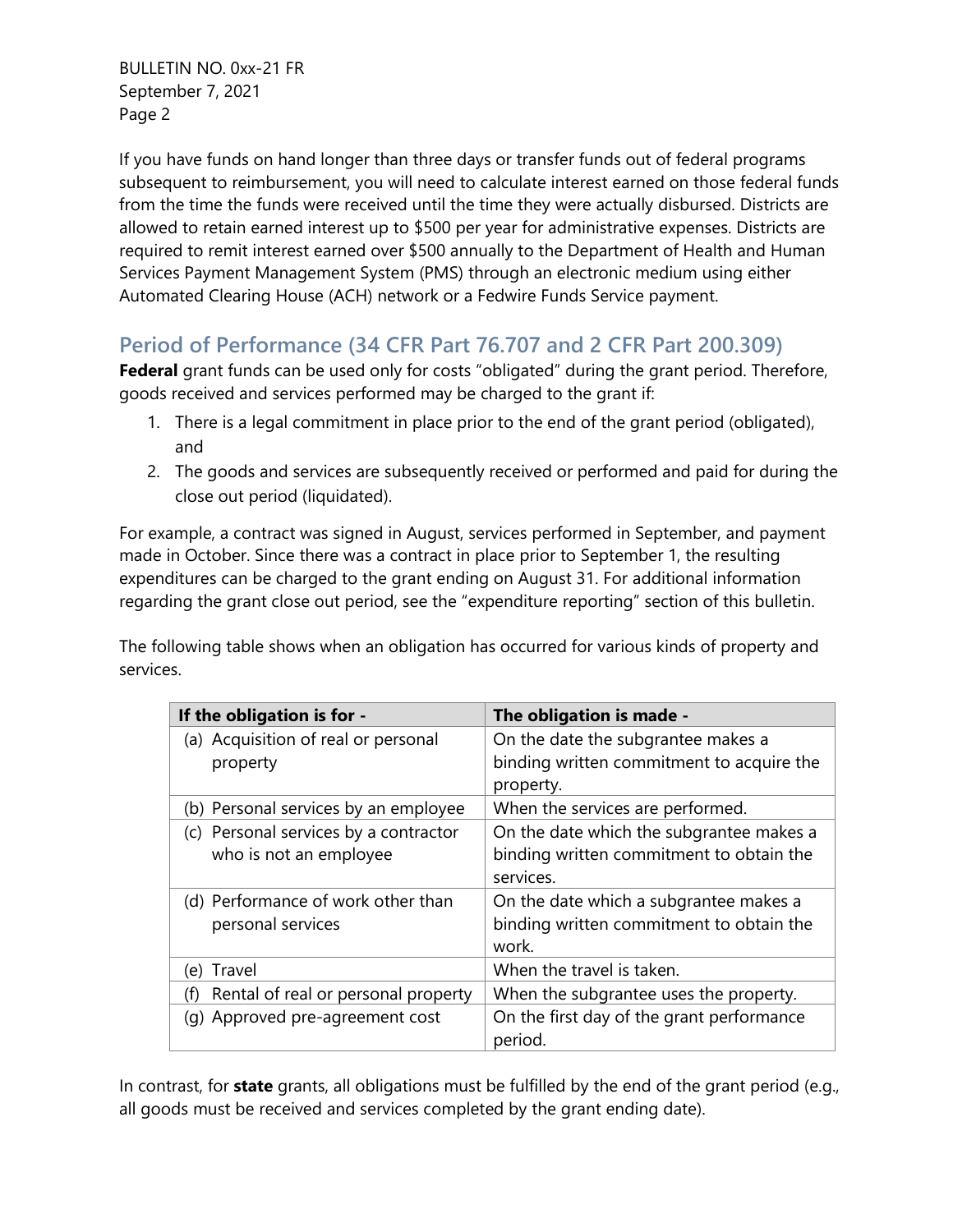#### **When Subgrantees May Begin Obligating Funds (34 CFR Part 76.708)**

For **federal** formula grants, you may not begin obligating funds until the later of:

- A. The date the state may begin to obligate funds (generally July 1), or
- B. The date you submit an application in substantially approvable form.

The Substantial Approvable Status timeline can be found on iGrants under "General Resource Information."

For **federal** competitive grants, you may not begin obligating funds until the subgrant is made. However, you may request pre-approval from OSPI for pre-award costs you incurred prior to the subgrant being made.

#### **Carryover Funds**

**Federal** funds eligible for carryover into the subsequent period shall be used in accordance with federal statutes and regulations that apply to the program and are in effect for the carryover period. (34 CFR, Part 76.709-710.)

For information on which federal programs carryover provisions are applicable, please review the iGrants profile page for each program and/or contact the program supervisor.

Unexpended **state** grant funds from 2020–21 *cannot* be carried over into FY 2021–22. State General Fund appropriations for the 2019–21 biennium have been separately earmarked and allotted for each fiscal year of the biennium and may not be transferred between fiscal years. This does not include learning assistance program (LAP), state special education, or state Transitional Bilingual Instructional Program (TBIP), which are state categorical funds subject to different state statutes.

## **GRANT PAYMENT PROCESS**

The grant payment process is generally on a reimbursement basis for both state and federal grants. For federal grants, a district may submit a claim for both actual and anticipated disbursements; however, funds received for anticipated disbursements are considered to be on an advance basis, and subsequent disbursement must occur within three days of receipt of those funds.

Subgrantees will receive funding reimbursement through the monthly apportionment process. Grant reimbursements appear as a line entry by revenue account number on Report 1197, Statement of Apportionment. Individual federal and state grant award information, including current expenditure and available balance information, appears on Report 1191FG. Both reports are posted electronically at the end of each month by OSPI's School Apportionment and Financial Services department.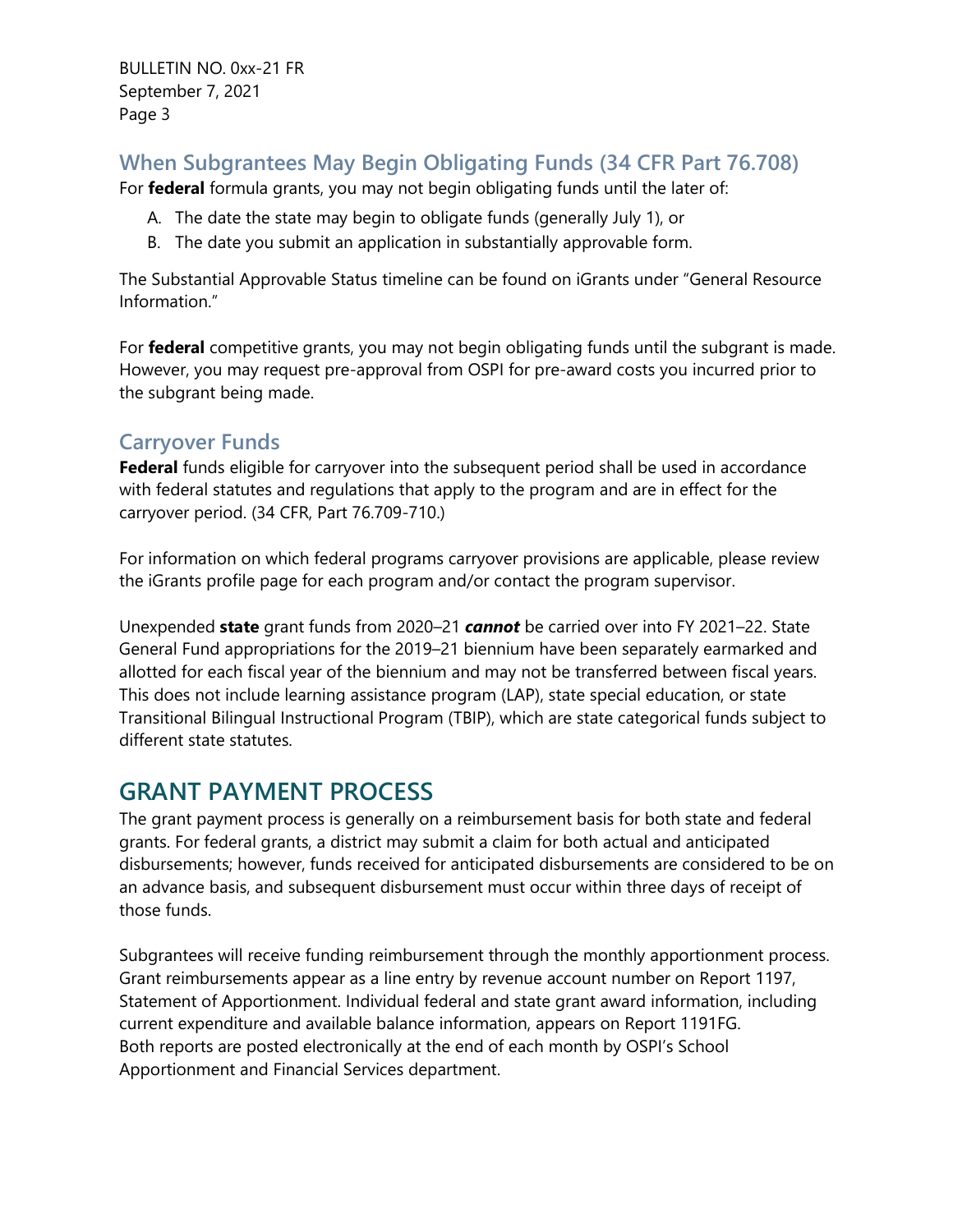#### **Expenditure Reporting**

In order for OSPI to meet federal deadlines, districts are required to liquidate and claim their FY 2021–22 expenditures no later than the third month following the end of the budget period. For example, if your grant budget period is September 1, 2021 through August 31, 2022, your final expenditure report is due by November 15, 2022.

Subgrantees submit claims through the Education Data System (EDS) Grants Claim System automated expenditure reporting process. Monthly claims are due by 4:30 pm on the following dates in order to be reimbursed at month end. If this deadline is missed, reimbursement will not occur until the end of the next month a claim is submitted by the cutoff date.

- September 17, 2021
- October 18, 2021
- November 15, 2021
- December 15, 2021
- January 14, 2022
- February 15, 2022
- March 15, 2022
- April 15, 2022
- May 16, 2022
- June 15, 2022
- July 15, 2022
- August 15, 2022
- September 15, 2022
- October 14, 2022
- November 15, 2022

**PLEASE NOTE,** reimbursements for state grants are paid through the EDS Grants Claim System for all fiscal year expenditure reports submitted by the July 2022 cutoff. In August 2022, the Grants Management Office will send out an email requesting claim data to be sent back by email pertaining to the balances or closure of state grants. This information will be used to compile and record OSPI accruals for the close of the state fiscal year.

Final **cumulative** expenditure claims for all accrued state grants must be submitted to OSPI no later than September 15, 2022, in order to receive reimbursement.

If you have questions regarding your reimbursement, contact the grants analyst assigned in the iGrants profile page.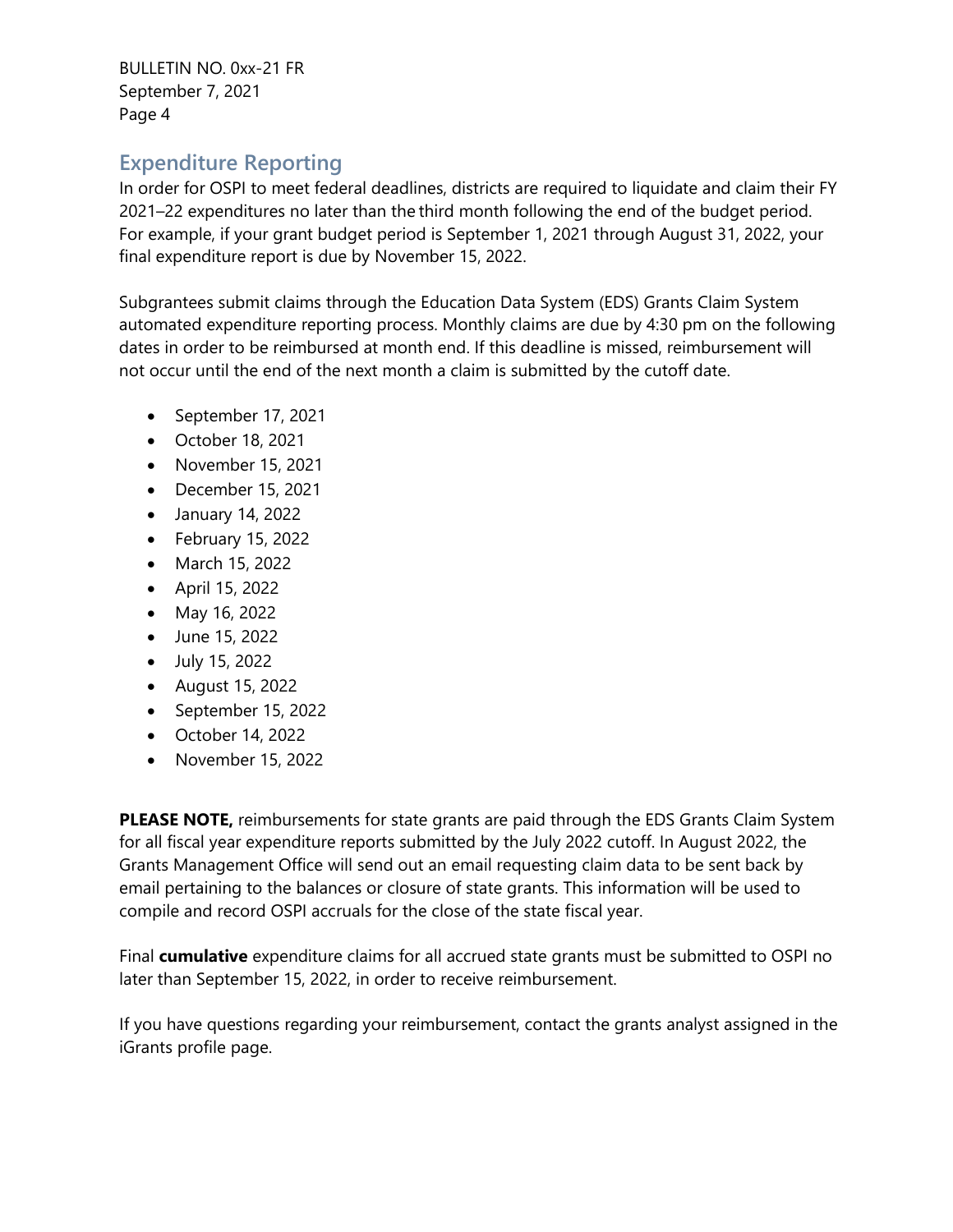# **BUDGET REVISIONS (2 CFR Part 200.308)**

Unless prohibited by federal or state statute(s) governing a particular grant program, a subgrantee is authorized to increase or decrease expenditures for any budgeted activity total or object total by an amount of up to 10% of the total "Budgeted Direct Expenditures" for that grant award *without submitting a budget revision.*

If a budget revision is required due to exceeding that amount, make sure you allow enough time for the request to go through the approval process in iGrants prior to the claim submission cutoff date. You will not be able to submit your claim until the budget revision is approved.

## **INDIRECT RATES AND CAPS ON ADMINISTRATIVE COSTS**

Unless otherwise stipulated in the appropriations act, statute, rule, or by OSPI policy, the following indirect rates for FY 2021–22 apply:

- School district federal grants, contracts, and Learning Assistance Program (LAP) rates can be found on the [School Apportionment & Financial Services main webpage.](https://www.k12.wa.us/policy-funding/school-apportionment)
- School district state grants indirect rates are 7%.
- Educational service district restricted indirect rates are 6.75% for federal grants and 11% for state grants.

For clarification regarding administrative cost caps and indirect rate information, including information for state universities and colleges, selected state agencies, private universities and colleges, nonprofit organizations, and state-funded projects (other than LAP), please contact Amy Harris, Director of Federal Fiscal Policy & Grants Management at 360-725-6280 or [amy.harris@k12.wa.us.](mailto:amy.harris@k12.wa.us)

## **INFORMATION AND ASSISTANCE**

For questions regarding this bulletin, please contact Michelle Sartain, Grants Management Supervisor, at 360-725-6282 or email [michelle.sartain@k12.wa.us.](mailto:michelle.sartain@k12.wa.us) The OSPI TTY number is 360-664-3631. This bulletin is also available on the [Bulletins](https://www.k12.wa.us/bulletinsmemos) page of the OSPI website.

Tennille Jeffries-Simmons Chief of Staff

T.J. Kelly Chief Financial Officer

Amy Harris Director of Federal Fiscal Policy & Grants Management